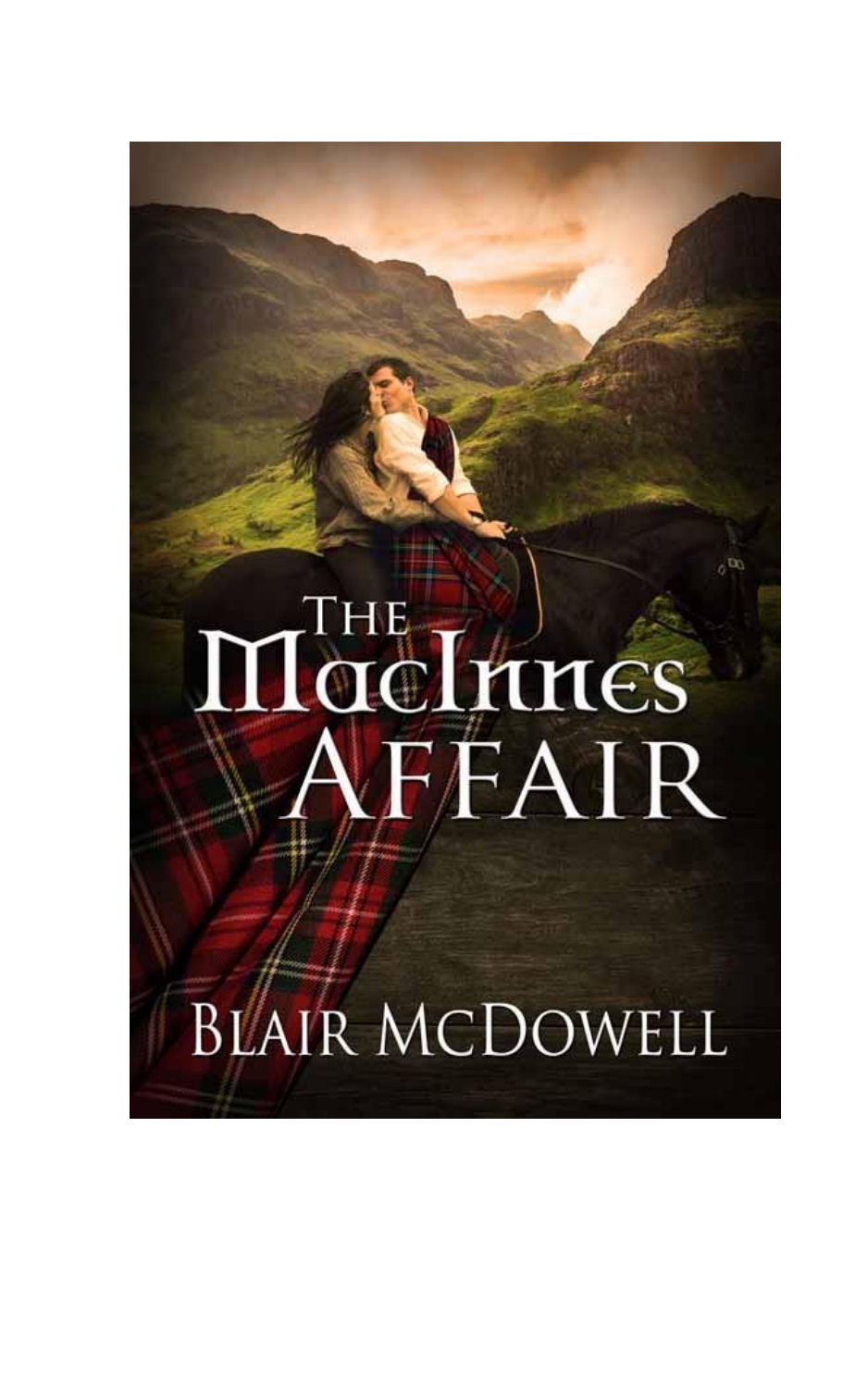"I don't understand what's taking Lachlan so long. It's been three days." Elspeth paced back and forth in the library.

Her father glanced up impatiently. "You are wearing a hole in the rug. Sit down, for God's sake. Mayhap when he observed the condition of the castle, he had second thoughts about his marriage."

"Don't be ridiculous, Father. Lachlan has no money concerns. If the castle cannot be made livable, we'll return to Lochleigh. I quite like it there."

Her father didn't answer, and Elspeth continued her pacing. "I wish Hamish were here. He'd know what to do. I'll send a message to Abhainn."

"Stop this foolishness!" her father bellowed. "Clearly your husband has chosen to abandon you. He has seen the wreck of a castle he dreamed about when he married you and has gone on to greener pastures!"

He got up and stormed out of the room.

Elspeth stared after her father, speechless. He had no idea of who or what Lachlan was, or what their marriage meant to them.

She had to get a message to Abhainn. Her father must have writing paper somewhere. She walked around to the other side of her father's desk and opened the top drawer. There, on top of bills and scraps of paper, sat Lachlan's ring. The ring he never, ever, removed from his finger.

She sat in stunned silence. If her father had Lachlan's ring, Lachlan was dead. He would never have parted with it while still he lived.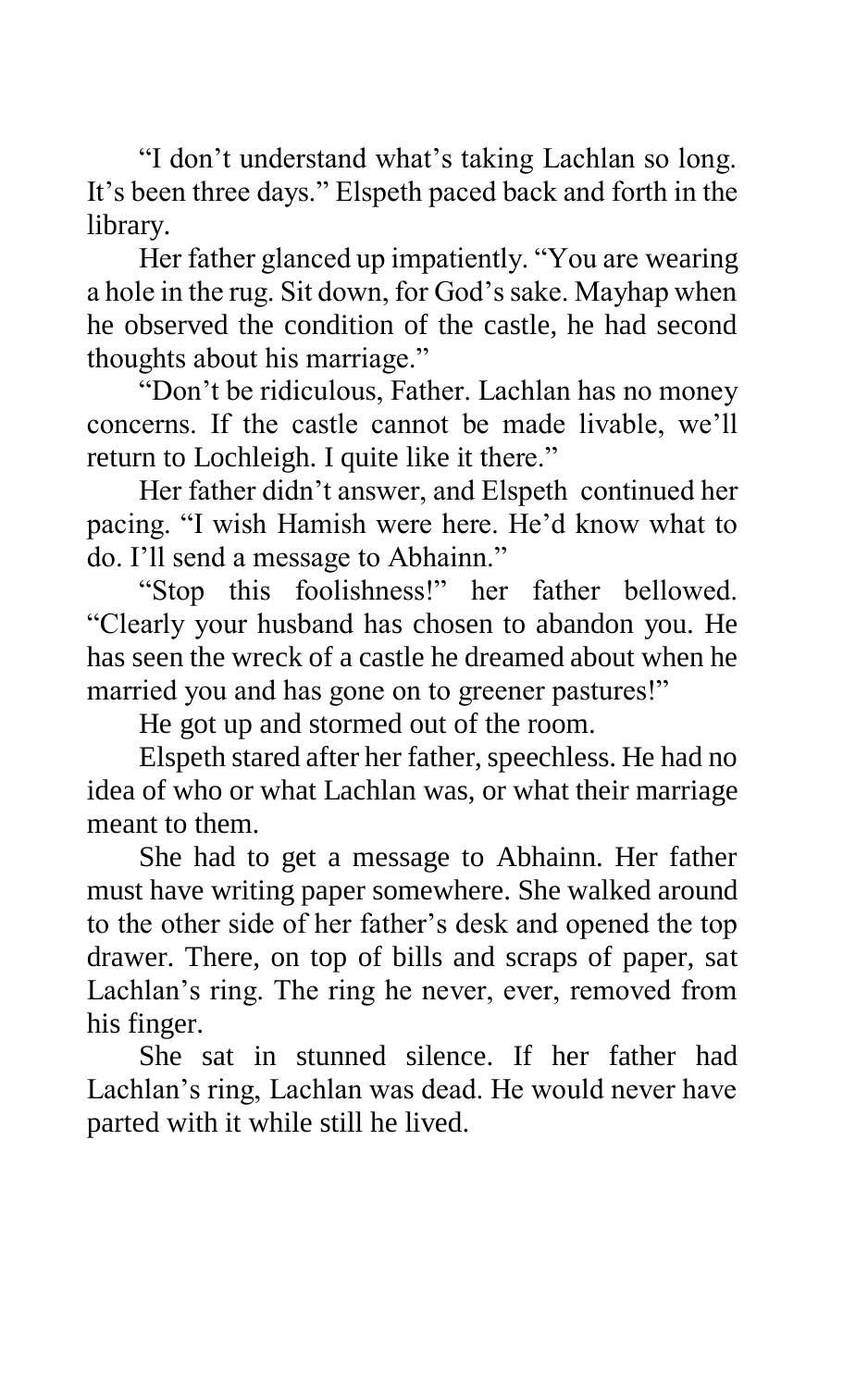### **Reviews for** *THE MACINNES AFFAIR*

"The finest kind of time-slip romance, one where the dive into the past illuminates but does not overshadow…the present…a marvelous story."

*~Marlene, Reading Reality*  "The two stories evolving simultaneously allows the reader to leap centuries. Even if you are not an Outlander fan, it is still…entertaining and exciting."

*~Susan Johnston* 

"[It] captured and held my attention from beginning to end. Blair McDowell's descriptions brought the book alive, while the dual-time line added depth…a dashing hero, a charming lady, warring clans, a Scottish estate."

*~Kristina Anderson*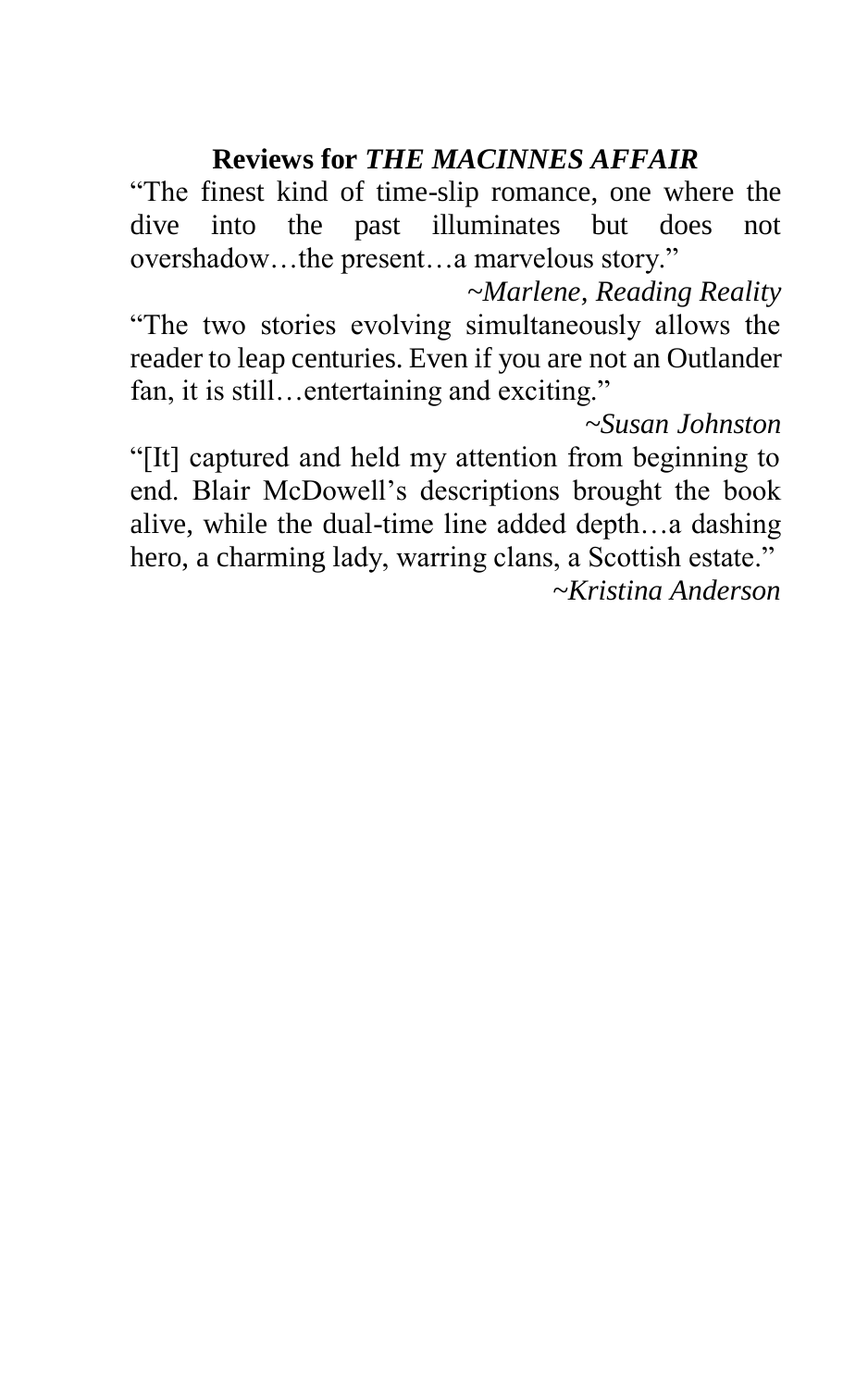# The MacInnes Affair

## by

# Blair McDowell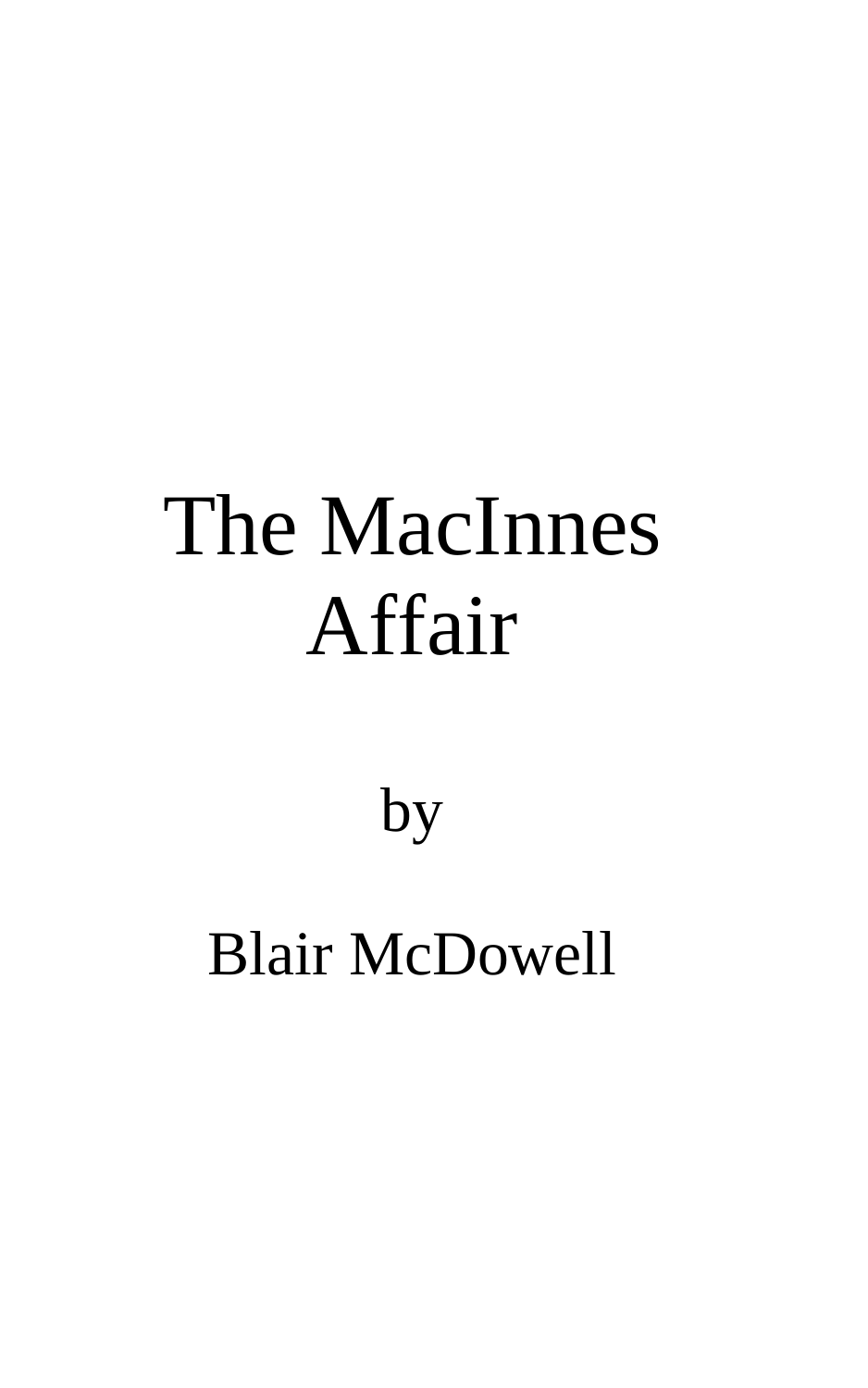This is a work of fiction. Names, characters, places, and incidents are either the product of the author's imagination or are used fictitiously, and any resemblance to actual persons living or dead, business establishments, events, or locales, is entirely coincidental.

### **The MacInnes Affair**

COPYRIGHT © 2019 by Lois Choksy

All rights reserved. No part of this book may be used or reproduced in any manner whatsoever without written permission of the author or The Wild Rose Press, Inc. except in the case of brief quotations embodied in critical articles or reviews.

Contact Infor[mation: info@thewildrosepress.com](mailto:info@thewildrosepress.com)

Cover Art by *Debbie Taylor*

The Wild Rose Press, Inc. PO Box 708 Adams Basin, NY 14410-0708 Visit us at [www.thewildrosepress.com](http://www.thewildrosepress.com/)

Publishing History First Crimson Rose Edition, 2019 Print ISBN 978-1-5092-2714-3 Digital ISBN 978-1-5092-2715-0

Published in the United States of America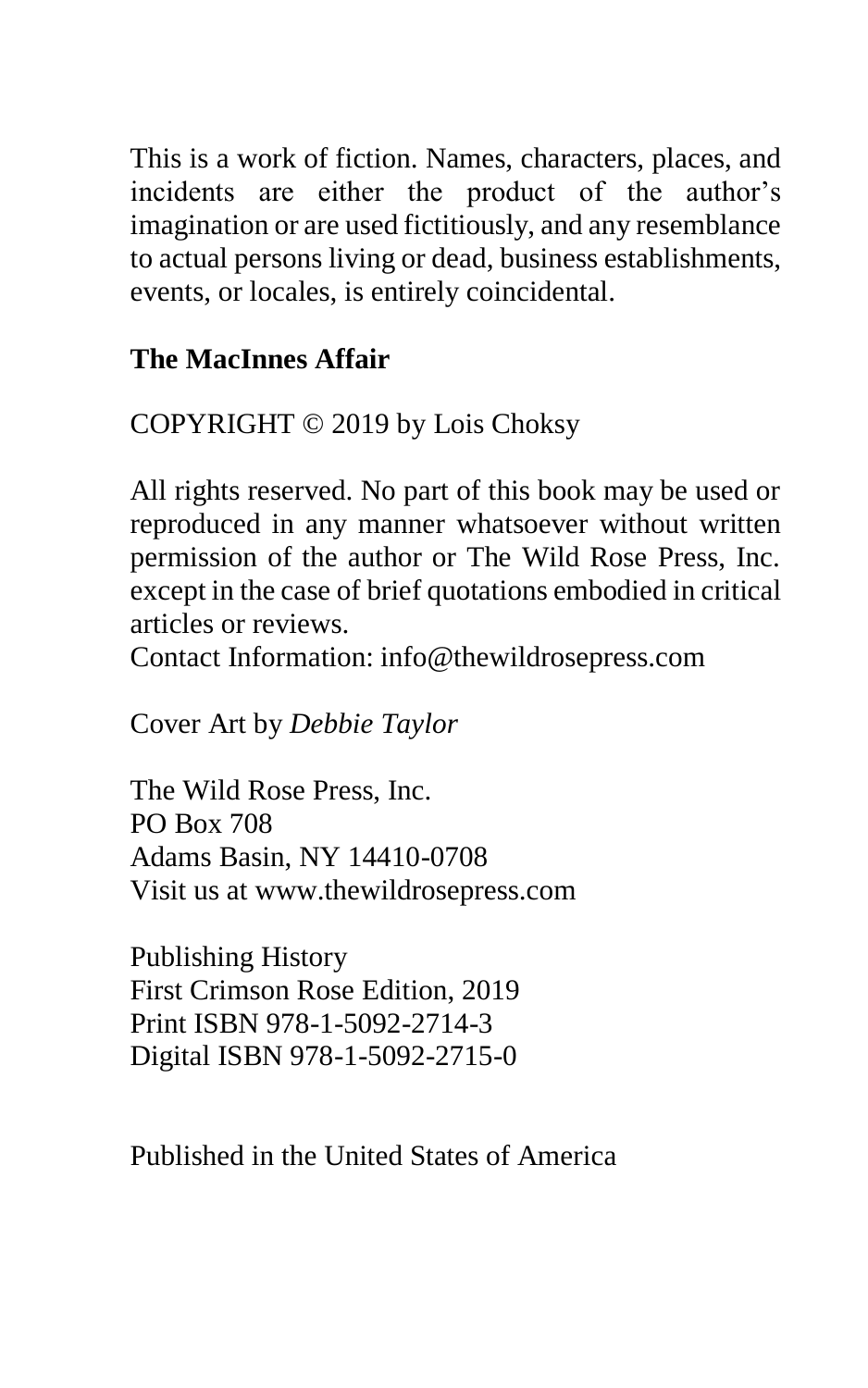### **Dedication**

To Jeanette and Sherry, the two women who keep me writing

~\*~\*~

### **Acknowledgements**

To all the innkeepers, taxi drivers, waiters, and tour guides in Scotland who took the time to answer my tiresome questions, and most particularly to Hamish MacPherson, owner/operator of the Skeabostview B&B on Skye, thank you.

To Cindy Clarke and Cathy Lesperance, thank you for sharing with me your knowledge about horses.

To Peter and Mairi Blair for helping us plan our research trip to Scotland.

To Jeanette Panagapka and Sherry Royal, for your constant support and belief in me.

And finally, my deepest thanks to my Editor, Kinan Werdski. It has been a rare joy to work with someone whose mind is so attuned to my own.

*~Blair MacDowell*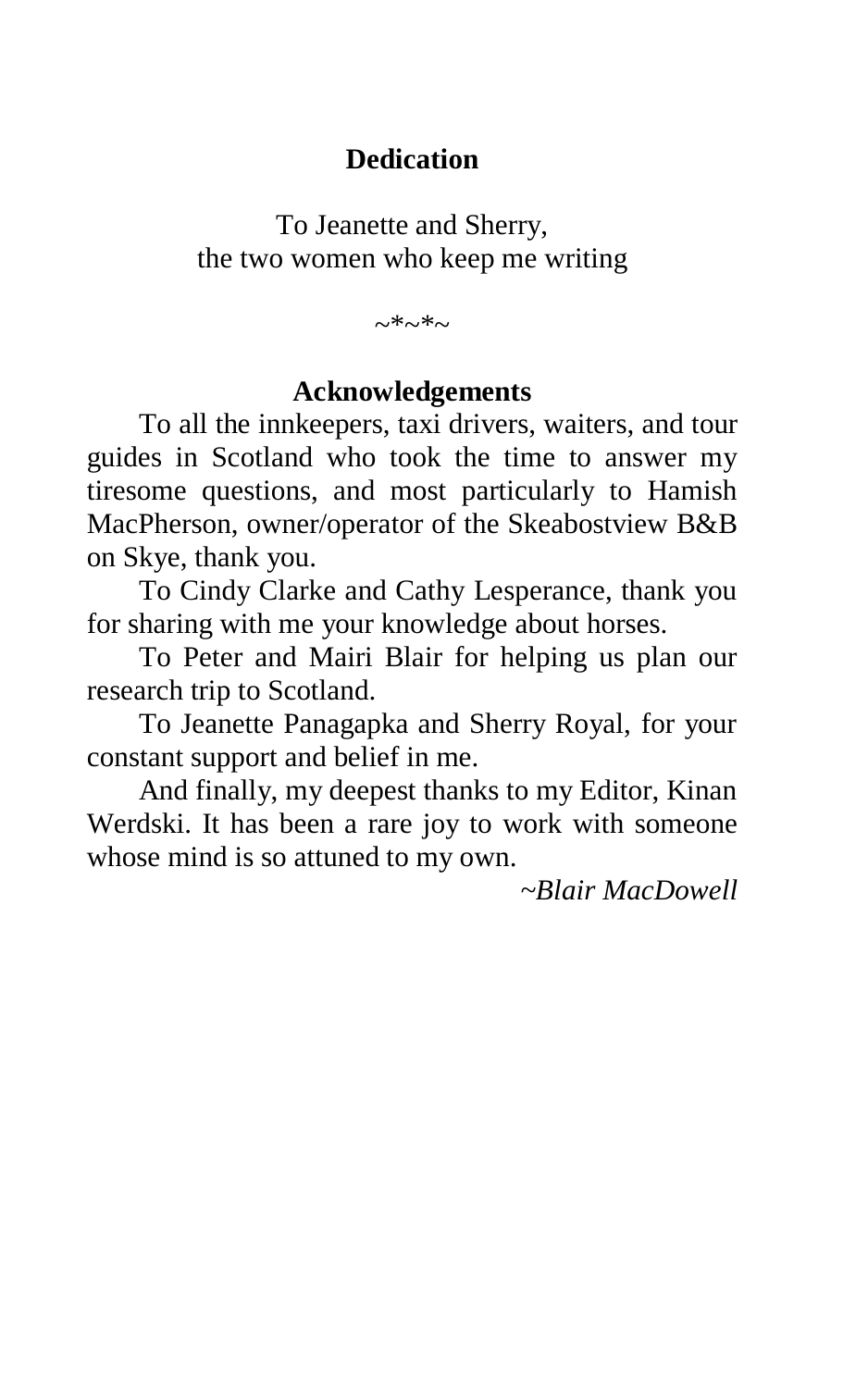It is not while beauty and youth are thine own, And thy cheeks unprofan'd by a tear, That the fervour and faith of a love can be known, To which time will but make thee more dear! No, the heart that has truly loved, never forgets, But as truly loves on to the close; As the sunflower turns on her god, when he sets, The same look that she turn'd when he rose! *~Thomas Moore, 1775*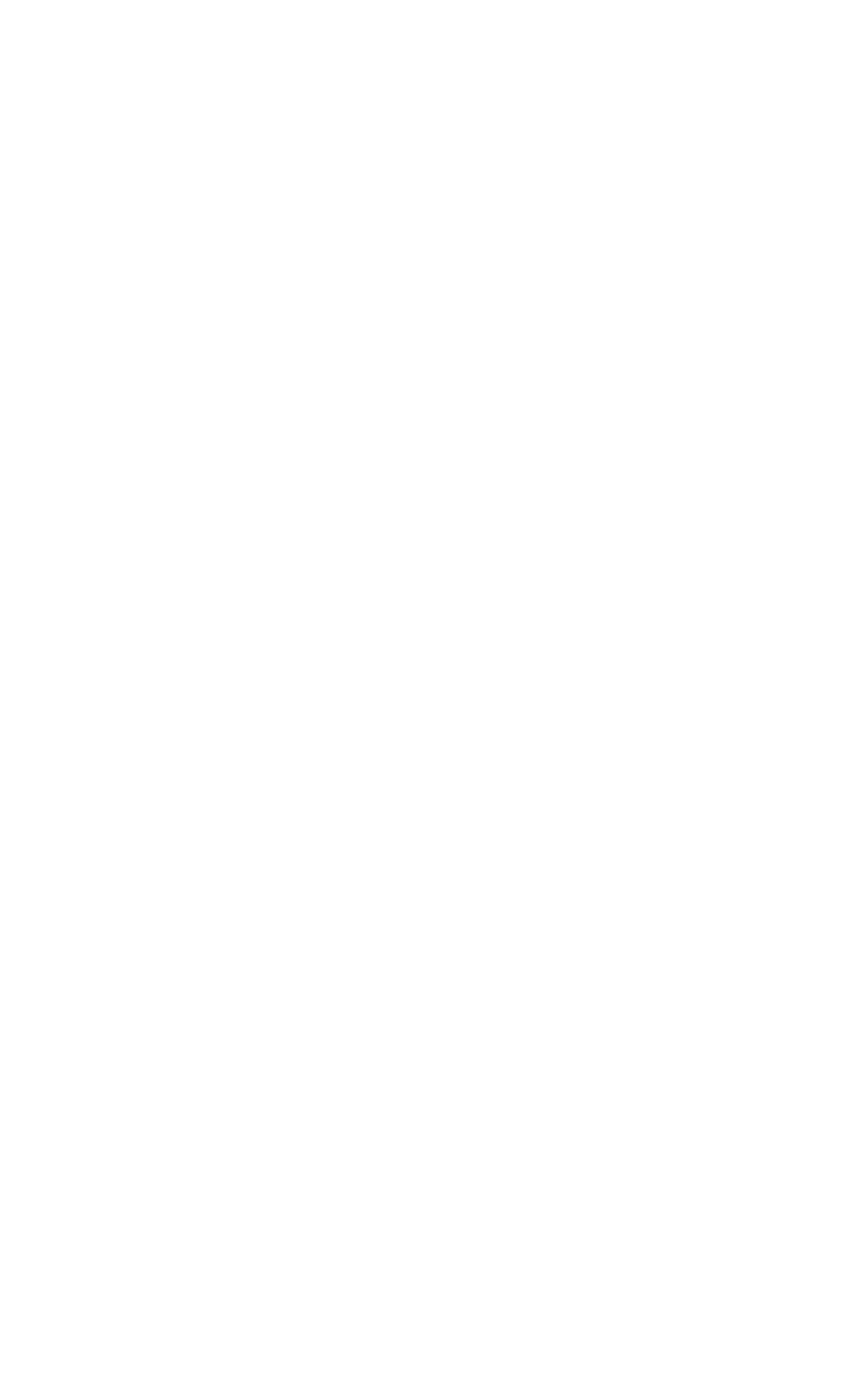### Chapter One

### *The Present*

Lara gaped at the forbidding stone fortress before her. This was not at all what she'd expected of a bed and breakfast. She turned to the taxi driver. "Are you sure this is the right address?"

"Aye, lass." The driver was unloading her luggage. "You said Athdara. There is only one Athdara, Athdara Castle. That'll be twelve pounds."

Lara counted out the fare and added a tip. Was one supposed to tip in Scotland? She should have found that out before leaving Canada.

She climbed the wide marble stairs to the entrance. Beside the massive front door was a small hand-lettered sign, "Please ring and enter". She pressed the button and heard a clamoring that would have awakened the dead. Hitching her backpack up on her shoulder and wheeling her one small bag behind her, she opened the door and stepped inside to a square, high-ceilinged, oak-paneled hall. A massive stag-horn chandelier illuminated what would otherwise have been a very dark space.

An austere, middle-aged woman bustled in and introduced herself. "Welcome to Athdara Castle, Miss MacInnes. I'm Mrs. Murchison, the housekeeper. Lady Glendenning asked me to apologize for not being here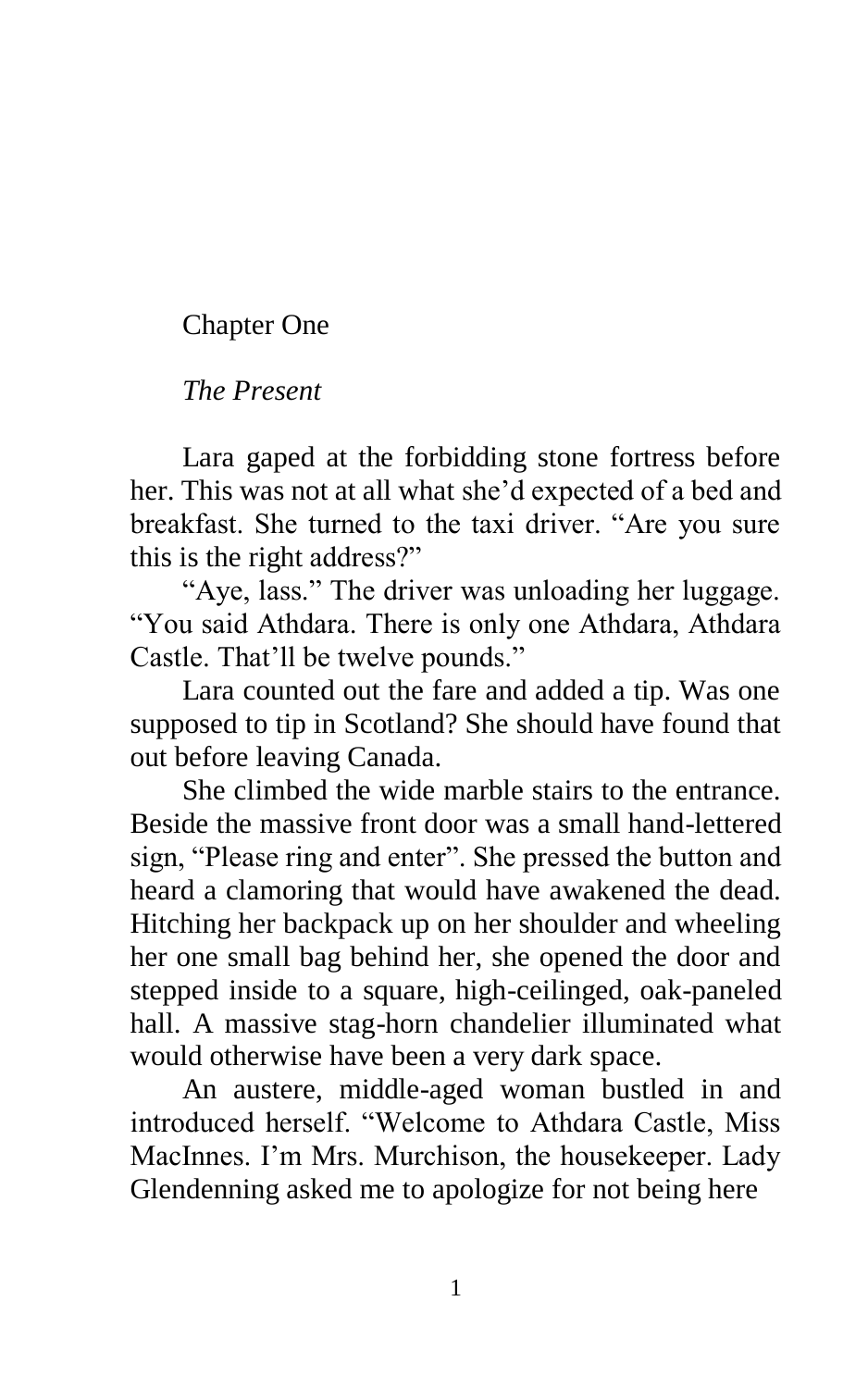to greet you. She will see you at dinner. Just leave your bags here in the hall. Ewan will take care of them. Come this way, please."

Lara followed the tall, dignified, and rather forbidding Mrs. Murchison, up a flight of stairs with polished wood bannisters that felt like satin under her touch, down a series of a long, dark corridors lined with portraits. Past Glendennings? At the end of the hallway, Mrs. Murchison opened a door with an old-fashioned brass key and stepped back to allow Lara to enter.

Lara caught her breath. Dominating the tower room was a massive four poster bed draped in plaid and dressed in crisp white linens. She could almost see Mary, Queen of Scots in that bed, awaiting her lover, Bothwell. How could she, a cowgirl from Alberta, possibly sleep in such a bed?

Her gaze slid past wainscoted walls of dark oak to the stone fireplace. Its blaze was welcome after the damp of the day. She strolled over to warm her chilled hands in front of the flames. She had not expected Scotland to be so cold in June.

Turning, she ran her hand across the soft leather of a wing chair placed in front of the fireplace, a lap robe haphazardly tossed over its high back, dark blue squares on a bright green field. The Clan Glendenning tartan? She would enjoy sitting in that chair, in front of the fireplace with the lap robe over her knees.

On the other side of the room, pallid sunlight poured through six narrow, leaded-glass windows set in the circle of the tower. Weren't tower rooms used to house prisoners in the past? She was sure she'd read something like that. Pretty sumptuous surroundings for a prisoner.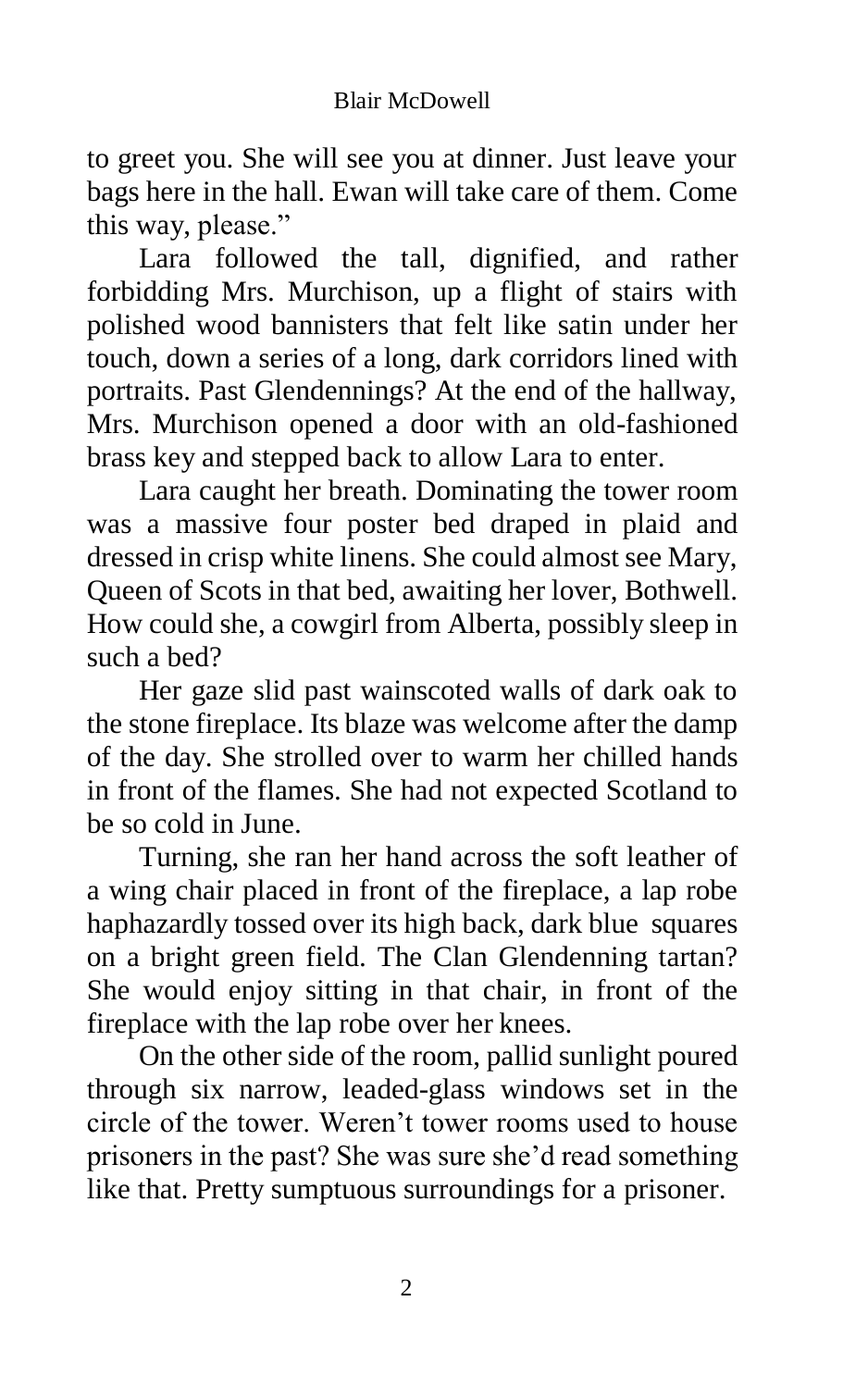"Will there be anything else?"

Mrs. Murchison's question brought Lara back to the present with a start. "No, thank you. This is lovely."

"Dinner is at eight. Drinks in the drawing room at seven." Mrs. Murchison withdrew.

Her bags were already in her room. How had they done that? Back stairs?

She was staying in a castle. Nothing her mother had said about her friend's bed and breakfast had prepared Lara for this opulence. She gazed out the bank of windows. A manicured stretch of lawn was defined by boxwood and low stone walls, and beyond the walls, a forest of pine and birch beckoned enticingly. In the distance, high hills were covered in intense green and yellow.

She had grown up in the shadow of the Canadian Rockies. These foothills of the Scottish Highlands were very different. They had rounded tops rather like upsidedown bowls, not the jagged peaks of the mountains she knew. And although they were very green, the green appeared to be some kind of ground cover. The castle grounds were edged by forest, but the distant hills were largely denuded of trees, and they gave the impression of being ancient. No other houses were visible. How large was this estate? She would enjoy exploring the grounds. Perhaps she had time for a short walk before dinner. She was tired from the overnight flight but was too keyed up to rest. Some fresh air might help clear the cobwebs from her brain. Hastily she took off her wrinkled travel clothes, pulled on a pair of jeans and an oversized sweater, and tucked her long dark hair up into her Calgary Stampede baseball cap. She met no one as she made her way back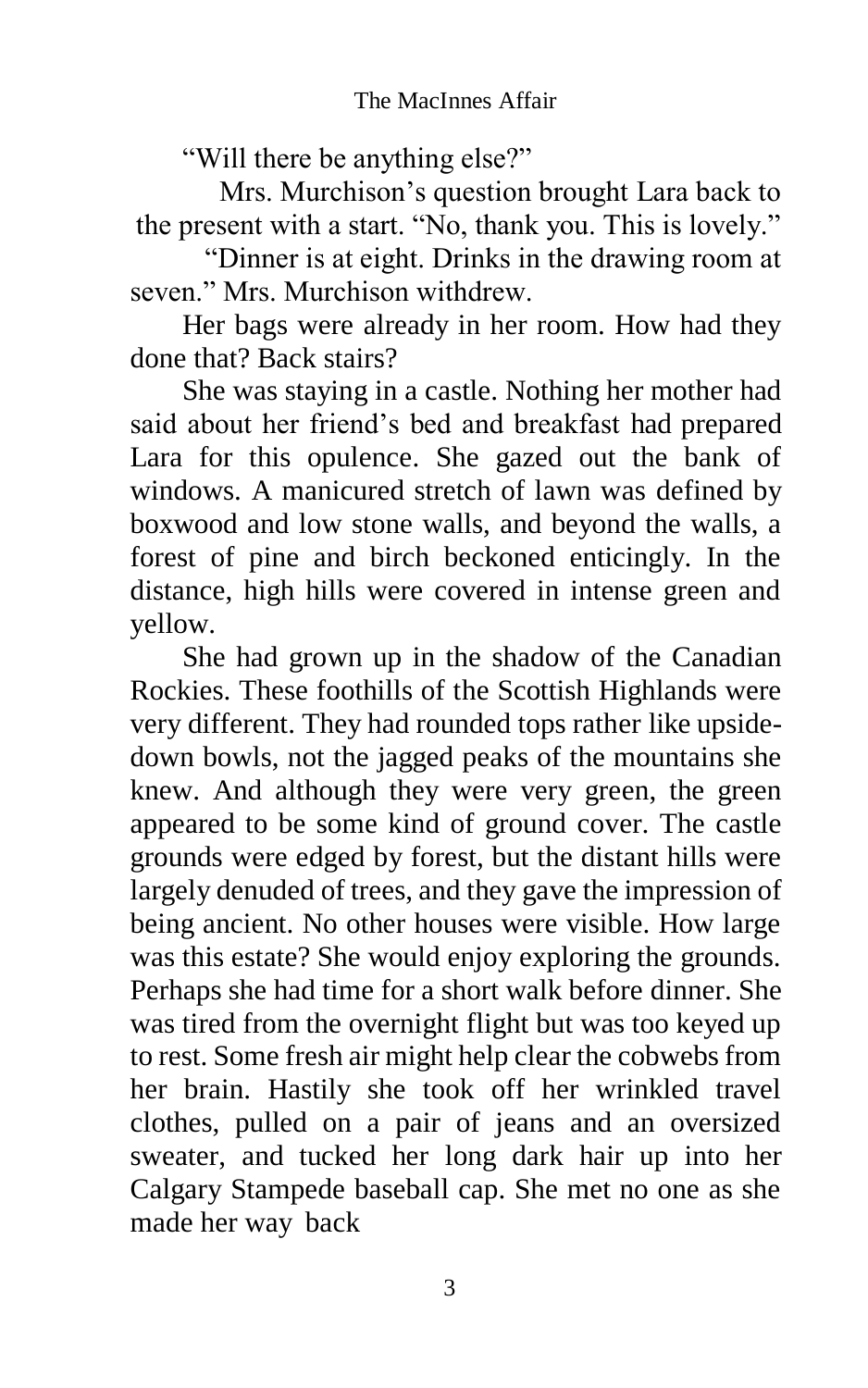through the hallways with their many dark portraits, down the winding stairs, across the broad entrance hall and out the front door. She was really here. She was in Scotland.

She glanced back at the inn. Athdara was definitely a castle, even though it lacked the moat, the multiple towers and battlements she had seen in pictures of Scottish castles. Built of square-cut gray stone, four stories high, it sported a fat round turret on each of its four corners. Her room was in one of those. The narrow windows in the turrets would at one time have been for shooting arrows down on the enemy. In her mind she could see red-coated British soldiers surrounding the castle, and the Glendennings at those narrow windows, bravely defending their castle. She laughed. She had a habit of letting her imagination run away with her.

Which way should she go? She stood and gazed around her for a few moments. The grounds were beautiful, but the forest beckoned her.

Soon she found herself surrounded by trees, fragrant pine and slender birches and feathery rowan trees mountain ash—with their shiny red berries. The Scots Broom was in full bloom, its clusters of brilliant yellow flowers lighting the forest. She followed a narrow ribbon of pathway lined with plump junipers and wild cranberries and bog-myrtle. She broke off a small twig of bog myrtle and inhaled its bitter-sweet scent.

Birds chattered in the trees. Ravens? She glanced up as a heron took flight, its blue wings spread wide as it soared out over the treetops.

Entranced, she continued along the increasingly rough trail. Abruptly, she emerged from the wood to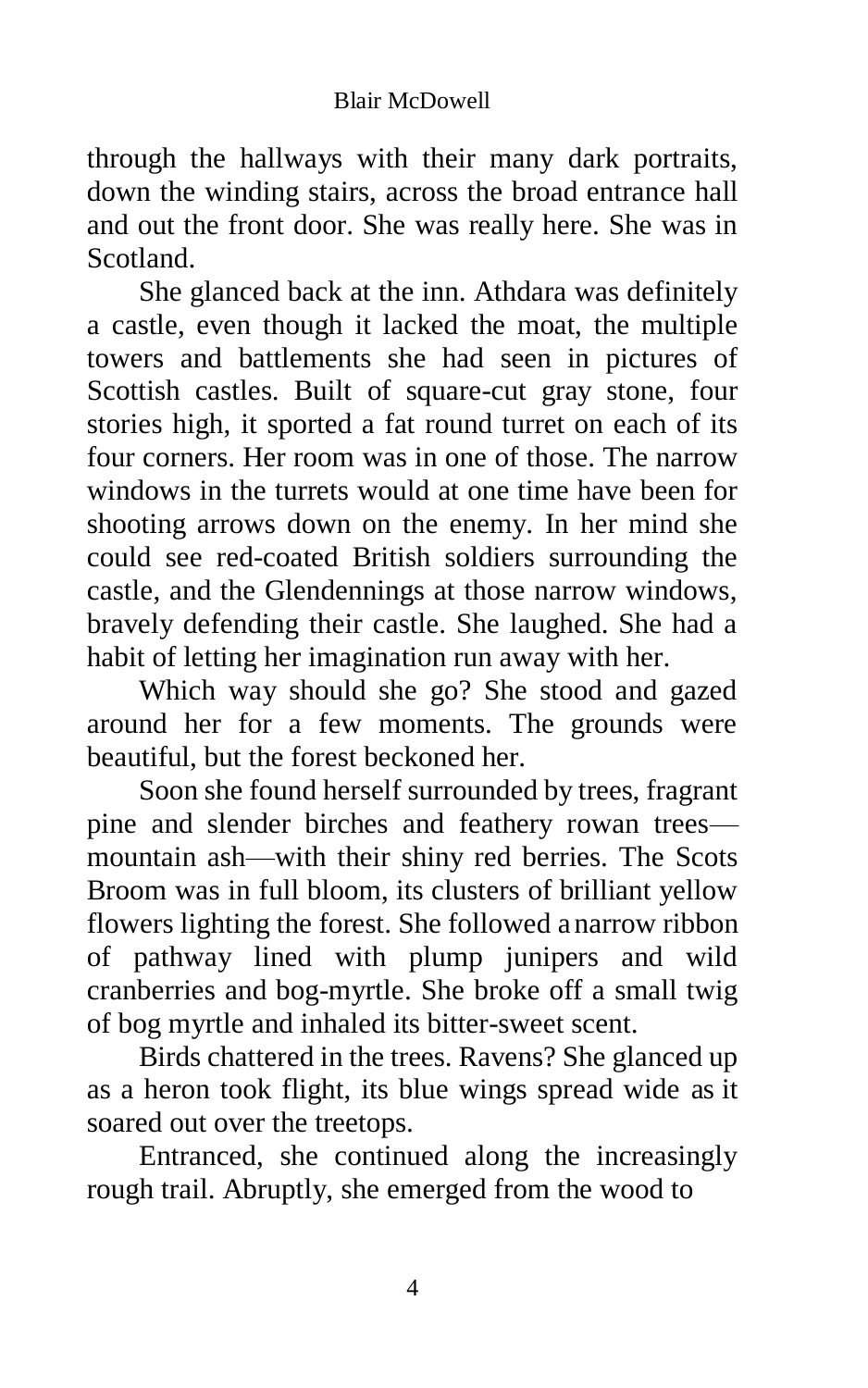some kind of promontory. Below her, a swift-flowing river bubbled over rocks, shimmering in the setting sun. On the other side, trees were reflected in its cool green depths, the sun casting long shadows as it settled behind the hills.

She'd better be heading back. Mrs. Murchison had said "drinks at seven." She studied the terrain. To her surprise, there was a broad, well graveled path along the cliff's edge that disappeared into the wood in the direction of the castle. It might be faster than the overgrown track she had followed here. With a last glance at the beauty of the setting, she set out at a brisk jogging pace.

She heard the drumming of hooves before her mind registered what the sound was. A magnificent black stallion came thundering toward her out of the forest, its rider oblivious to her standing in the middle of what she realized too late was a bridle path.

She threw herself to the side, out of the way of the oncoming beast, and landed in the middle of a large yellow flowering bush.

"*Whit ye daein*, *ye dunderheed!*" The man brought his horse to a halt. The horse began to sidle, and the rider tightened his grip on the reins, bringing him firmly under control. "This is nae a footpath!"

Painfully, Lara tried to extract herself from the bramble. Her right hand was already bleeding from a long sharp thorn embedded in it, and another thorn had pierced the seat of her jeans. She struggled, unable to get a foothold. A thorn pushed through her shoe into her right foot. The sharp penetrating thorns were everywhere. Her cap fell off and her dark hair tumbled around her shoulders.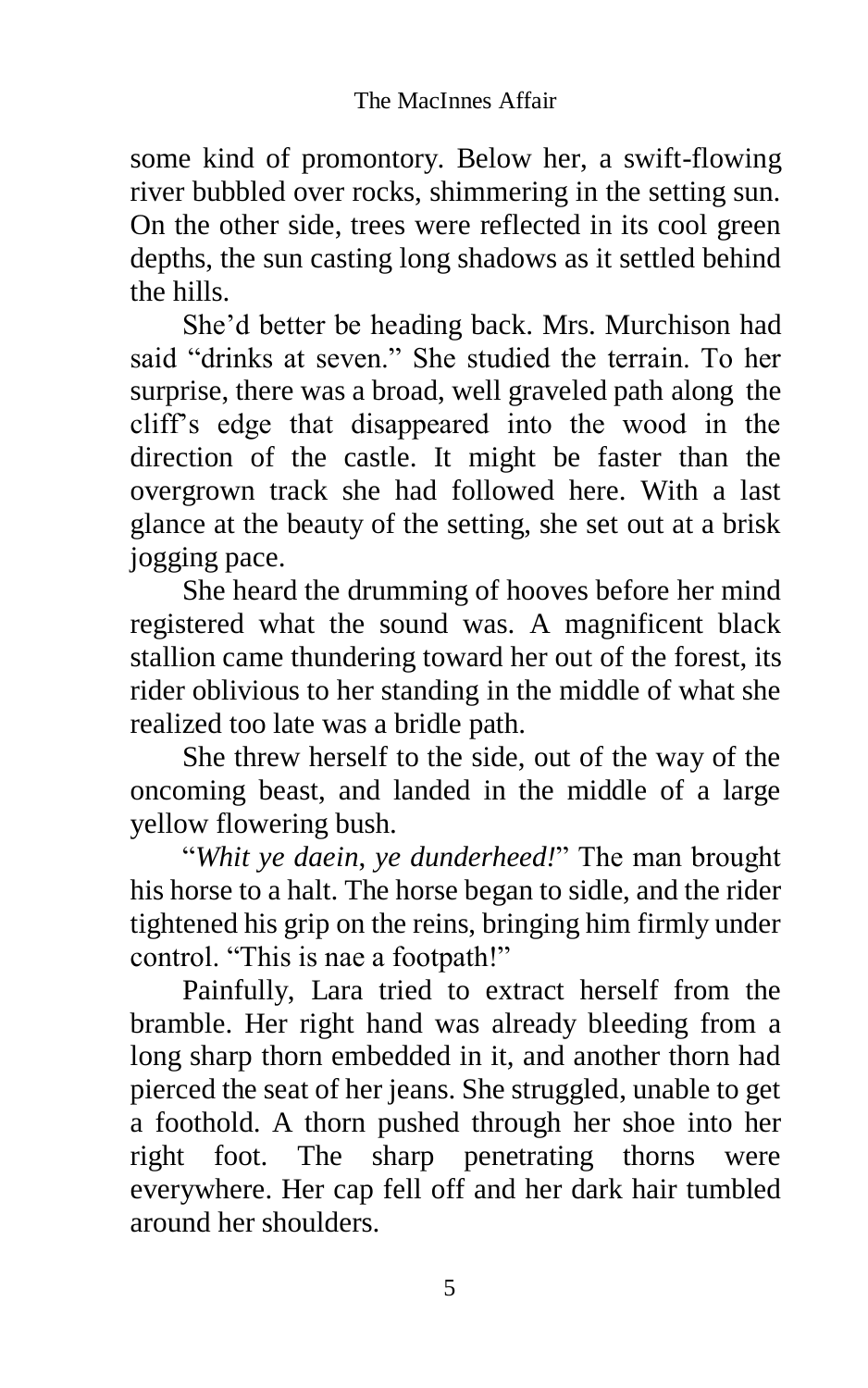"Jesus! Yer a lass." He was off his mount in a flash, kneeling by her side. "Stop struggling. Yer only making it worse. I'll have to lift ye out. Gorse is a painful bed."

He reached into the bush, carefully slipped his arms under her shoulders and knees, and lifted her free of the clinging barbs. He set her down on her feet only to have her knees give way. Quickly his arms came around her, supporting her.

"I'm sorry," Lara said. "I should have been more attentive. I should have realized this was a bridle path. I was just so entranced by the woods and the river and…what is that horrible bush? I thought it was broom."

"Nae." He shook his head in apparent disbelief that anyone could be so naive. "It's gorse. Any Scot knows the difference. The blooms appear alike, but the gorse is mean. I knew a man once had to be lifted out of a large patch of gorse by a crane."

Tears filled her eyes. She hated herself for it, but this was just the last straw. It had been an endless overnight flight from Calgary and a long train trip from Edinburgh, and she had just arrived here, to be very nearly run down by the biggest horse she'd ever encountered. And to top it off, she'd fallen into a gorse patch and been yelled at in a language she didn't understand, although the sentiment had come through loud and clear.

"Dinnae dae that! Please don't cry. I canna stand a woman's tears. Come. Ye ken how to ride?"

"I grew up on a ranch," Lara said, searching unsuccessfully for a tissue in the pocket of her jeans. "I've been riding all my life."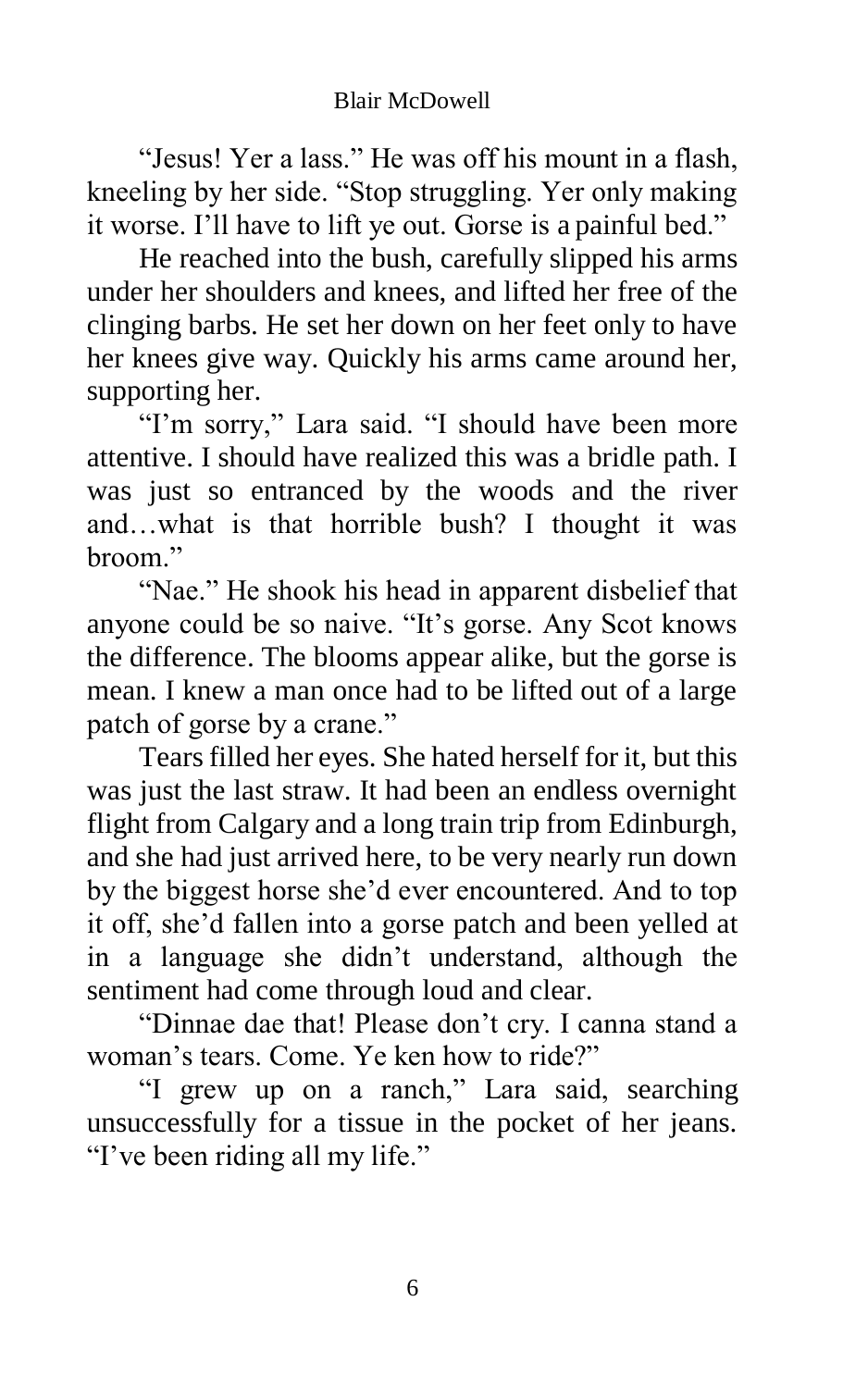"Here." He took a large linen square out of the pocket of his jacket. "Here. I'll take ye back to the house and me mother will tend to yer scratches and wounds. I'm that sorry. I dinna expect anyone to be on the path, and I was giving Thunder his head."

"Thunder?"

"He was a wee bit difficult to break. But he's a fine ride now."

Lara stared up at the horse that stood a good seventeen hands. They had never had one as big on the ranch. Then for the first time she examined the rider. She didn't think she'd encountered one that big on the ranch either. He was well over six feet tall, with broad shoulders and long legs. He had a thick shock of auburn hair, some strands of which fell over his forehead. His eyes were so dark a blue they bordered on black. He appeared as dangerous as his horse.

"So can ye stand?"

"Certainly, I can stand," Lara said, propelling herself to her feet. She wobbled and almost toppled, but his arms came around her before she could once again land in the gorse.

"My foot…"

He lifted her in his arms.

A few minutes later, Lara was mounted behind the horseman, with her arms around his waist, as they traversed the bridle path at a sedate canter. At the stables, he dismounted, then lifted her down.

A stable hand appeared instantly.

"Ewan, can you take care of Thunder for me? The lass is injured."

"Of course, milord."

Lara was almost sorry their ride was over. She had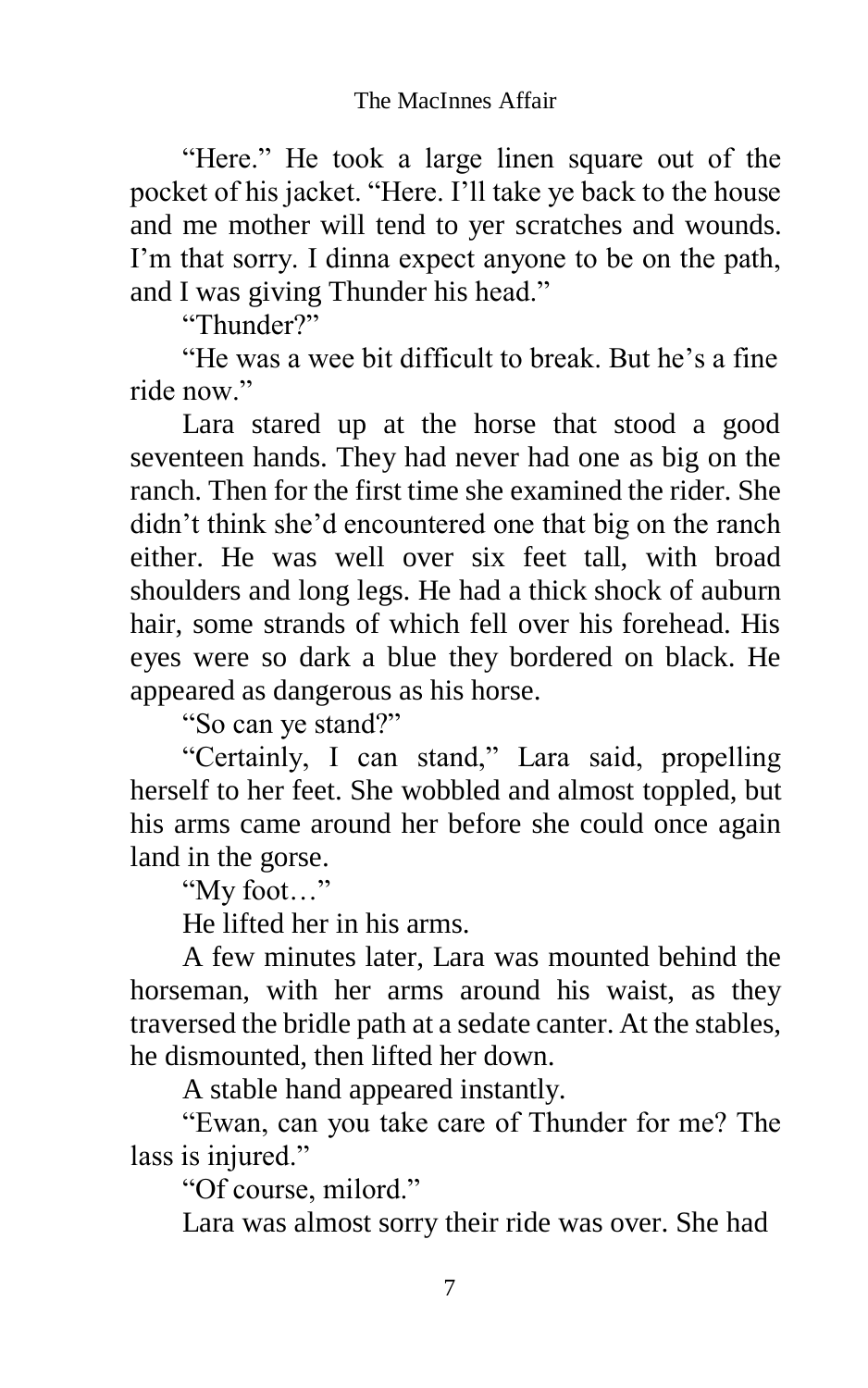enjoyed being pressed against his broad back, every bounce of the horse making them bounce together. Who was he? The stable hand had referred to him as "milord."

Over her protests, he carried her across the broad lawn and into the house, through a big stone kitchen, through a butlers' pantry and formal dining room, to a large drawing room at the front of the castle. He was about to deposit her on a yellow silk damask sofa when Mrs. Murchison came into the room.

"What happened to Miss MacInnes? Good heavens, she's injured!"

Lara glanced down. Indeed, her hand had been more than scratched. Blood was dripping from it. She held it against her shirt to keep the blood from ruining the blue and cream oriental carpet.

"I found her in the wood. Is it she belongs here?"

"She's our personal guest. If you ever listened to what your mother said over breakfast ye'd know that. She's Miss Lara MacInnes, arrived this afternoon from Canada."

"Aye. I do remember somethin' of the sort now. Where shall I put her?"

Lara listened as the man referred to her as if she were some sort of package to be deposited. He was insufferable. Her face flushed with embarrassment. "Put me down, please. Don't disturb yourself with me another minute. I can make my own way to my room."

He stared down at her wriggling in his arms, and a slight frown creased his forehead. "Dinna be daft. Ye canna stand."

"She's in the west tower room," Mrs. Murchison instructed. "You can take her there. I'll let your mother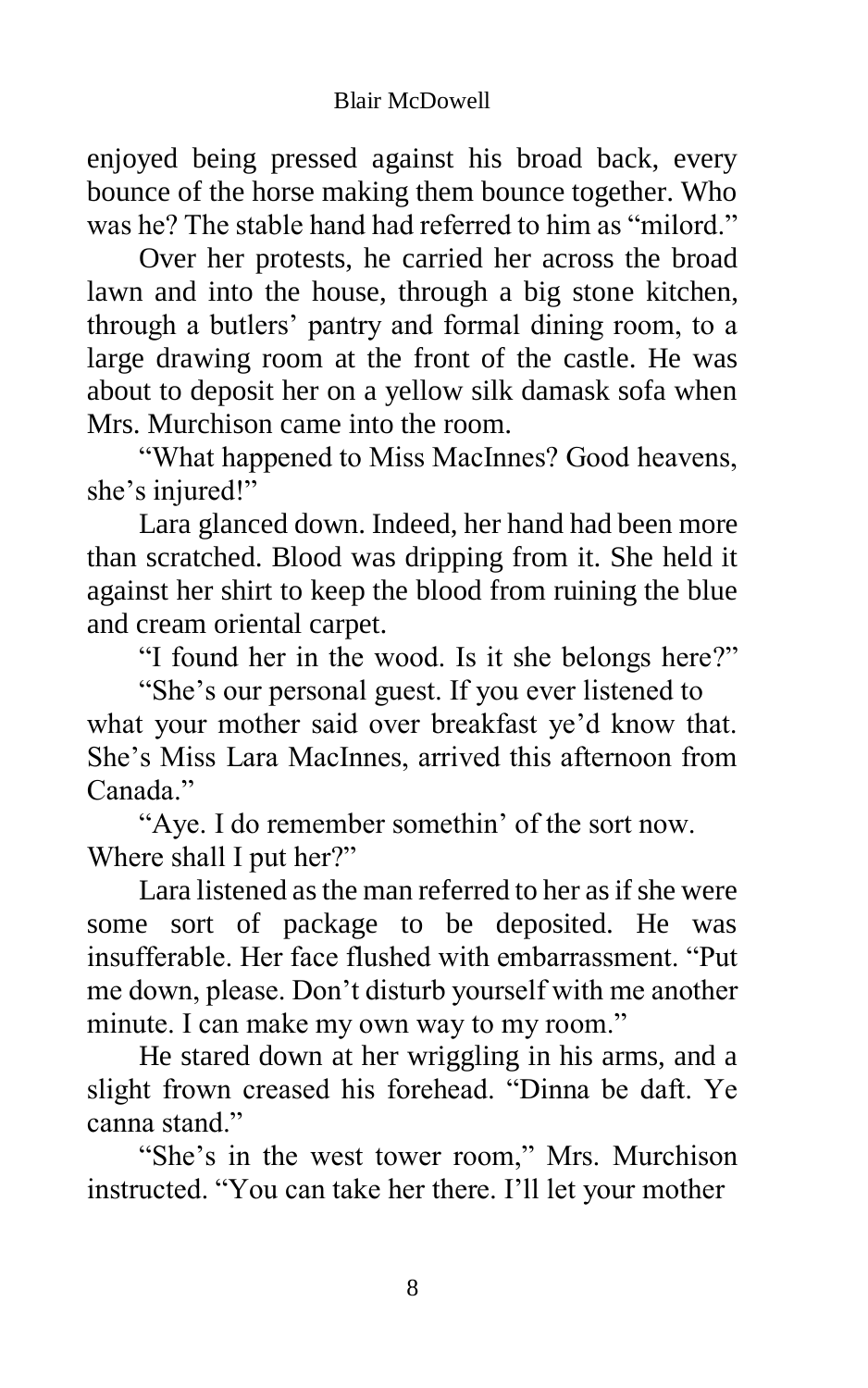know. Then go clean yourself up and dress. You're expected in the drawing room in an half hour and you know how your father is about tardiness."

With a grunted acknowledgement to Mrs. Murchison, the man carried Lara up the stairs and to her room. There he deposited her carefully on her bed.

He headed toward the door, then turned back. "I'm that sorry," he said. "I dinna mean to run ye doon."

Lara laughed in spite of herself. "Apology accepted."

Her eyes followed him as he beat a hasty retreat. She let out the breath she hadn't realized she was holding. It was an incredibly sexy experience, being carried by a man.

A few minutes later Aileen Glendenning came rushing into the room. Her mother's friend, Aileen, was a tall, slender, willowy blond, exactly as Lara's mother had described her.

"I'm so sorry I wasn't here to greet you when you arrived this afternoon. Are you injured? My son said he nearly ran you down on the bridle path."

"I'm fine except for a few scratches I managed to get when I fell into the gorse. The jeans and long sleeves protected most of me."

"There's a nasty gouge on the back of your hand."

"My foot is more of a problem. I think a thorn may have pierced my shoe."

Aileen examined Lara's foot. "Right. The thorn has penetrated your shoe. I'll have to extract it before we remove your shoe. I'll try not to break it off in the process."

"Thank you. I hate to be a bother."

"It's no bother. I was a nurse before I married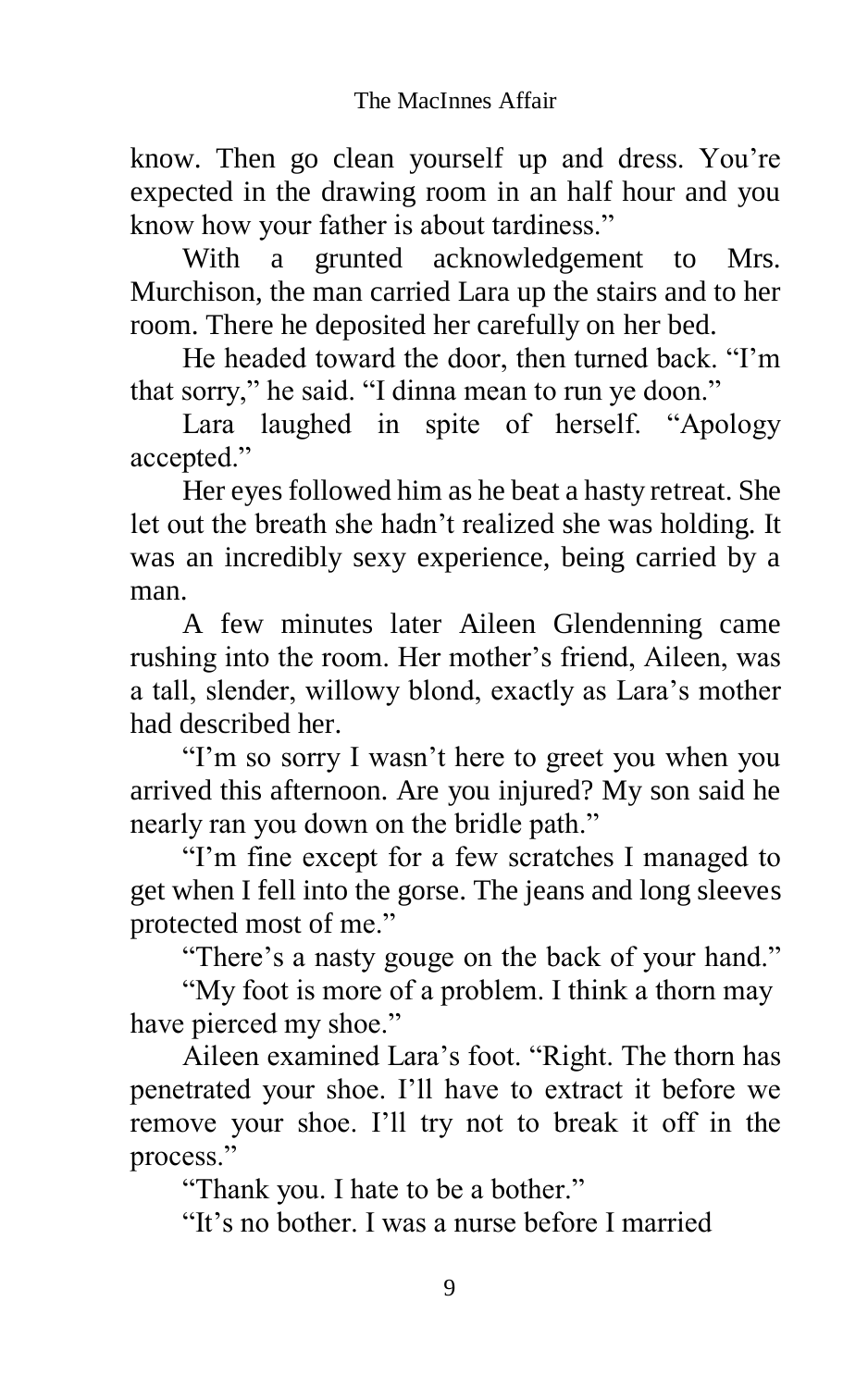Duncan and moved to Scotland. Your mother must have told you that's how we came to be friends. We were in nursing school together." Aileen was carefully working the thorn out of Lara's shoe as she spoke. "There it is." She held up the lethal-looking spike. "Now you can take off your shoe."

Lara did as instructed. Her foot was sore where the thorn had penetrated, and her shoe was wet with blood.

"I'll get you fixed up. I can't tell you how sorry I am. What an introduction to the Highlands! That son of mine with that half-wild stallion no one else can ride. He's a danger, that horse."

"He's the biggest horse I've ever seen," Lara said, thinking that Aileen's son was as much a danger as the horse. They were a well-matched pair.

Aileen poured peroxide on Lara's wounds to cleanse them. Then she applied antibiotic cream and bandaged them. "I think they shouldn't cause you any trouble. Are you sure there aren't any other thorns in you?

Lara sat up and winced. She had a thorn in her behind. How embarrassing.

Aileen laughed. She gently edged the thorn out. "There. That should be better. I'll just clean and dress it like the others. But you may be a bit uncomfortable sitting this evening."

Wonderful. It hurt to stand, and it hurt to sit. What an impression she would make at dinner. So much for grace and elegance.

Aileen put the first aid supplies back in their box. "I could have a dinner tray sent up to you if you're uncomfortable."

"Thank you, but I'd prefer to join you downstairs."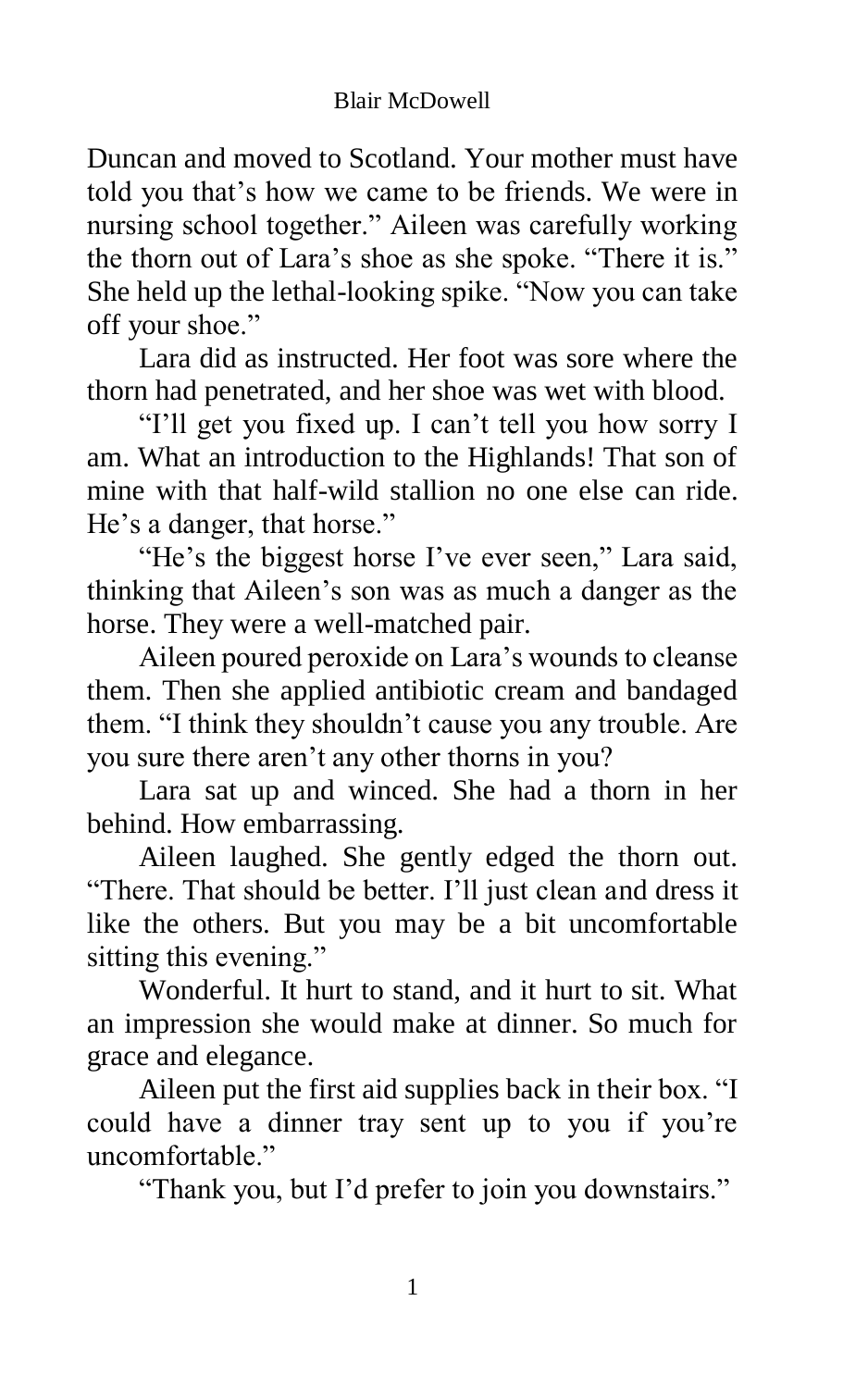No way did she want to miss this opportunity to observe Aileen's son when he wasn't shouting at her or carrying her. Was he always so overpowering?

Aileen smiled. "Good. Oh, and we do dress for dinner. The tourists expect it."

Lara recalled reading something online about Scottish Castle stays. They were elegant, upscale lodging, where well-heeled tourists could stay and play and pay.

Alone in her room Lara pondered. What exactly did "dress for dinner" mean? Was it like they did on *Downton Abby*? Too bad if it did. There wasn't much call for that at home on the ranch. She was relieved in retrospect that her mother had insisted she include a serviceable long skirt and a couple of nice dresses. Left to her own device, she'd have traveled with nothing but jeans and sweaters. She pushed through the offerings in her bag.

She chose a soft swinging blue dress, and with it, wore an antique gold and amethyst necklace, a gift from her mother five years ago, on her twenty-first birthday. She brushed her hair, so it hung to her shoulders, thick and dark, with just enough natural wave to make it bounce. She took time to touch lipstick to her lips and to apply soft eye shadow in a shade that made her eyes an even warmer brown than they were. She tried to tell herself that taking time over her appearance had nothing to do with the very attractive man who had nearly run her down earlier.

Fifteen minutes later, she limped down the stairs and followed the sound of voices to the room where her rescuer had first taken her. She realized she didn't even know his name.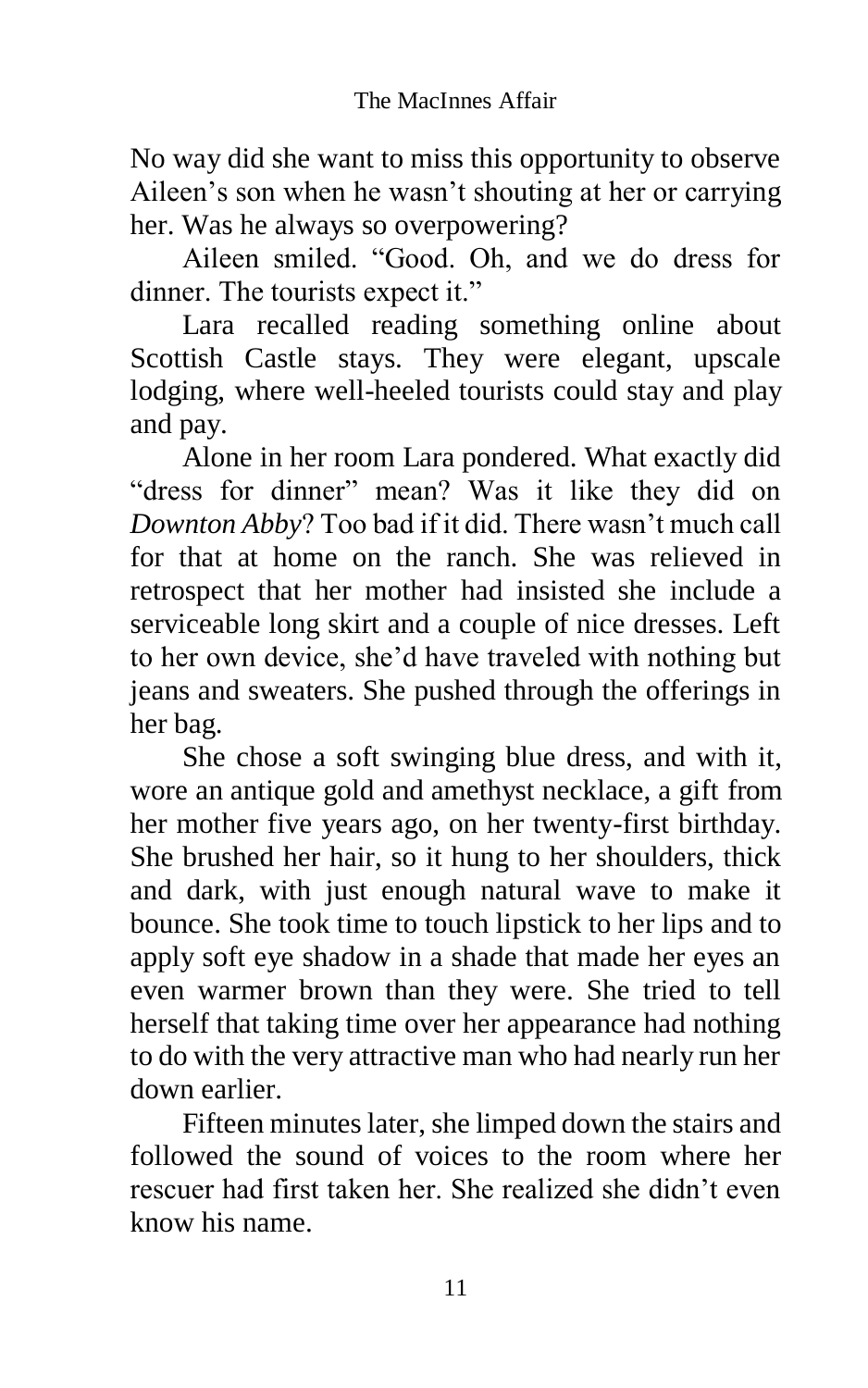He was standing when she entered the room. She froze, mesmerized by the sight. He was wearing kilts. They were both wearing kilts, father and son, and they were as alike as two peas in a pod, both tall, with legs like young tree trunks, broad shoulders that strained their formal black jackets, both overpoweringly masculine while wearing skirts. Extraordinarily handsome men. Aileen's husband's hair, soft amber shot with silver, was not quite the blaze of hisson's.

Aileen, dressed in a simple long black gown, hurried forward and drew her into their circle. "Duncan, this is Eileen MacInnes' daughter, Lara. Lara, my husband, Duncan. And I believe you've met my son, Iain."

During the next few minutes, Lara answered Aileen's and Duncan's questions about her mother and the ranch in Alberta, and about her own work as a kindergarten teacher. She responded automatically, her mind buzzing and her eyes feasting on the richness of her surroundings. The huge stone fireplace surmounted by what she took to be the Glendenning crest, the rich dark colors of antique tapestries on the walls, the high- backed oak chairs with their barley-twist arms. And portraits, more portraits wherever she turned.

Other guests were drifting into the drawing room now, the men in dinner jackets, the women in long gowns or short elegant cocktail dresses. Duncan and Aileen greeted them each in turn, making them welcome and offering them small glasses of whisky.

Lara found herself alone with Iain. "How old is this castle?" she asked.

"This new one was built in the late seventeen hundreds," he answered. "The original fourteenth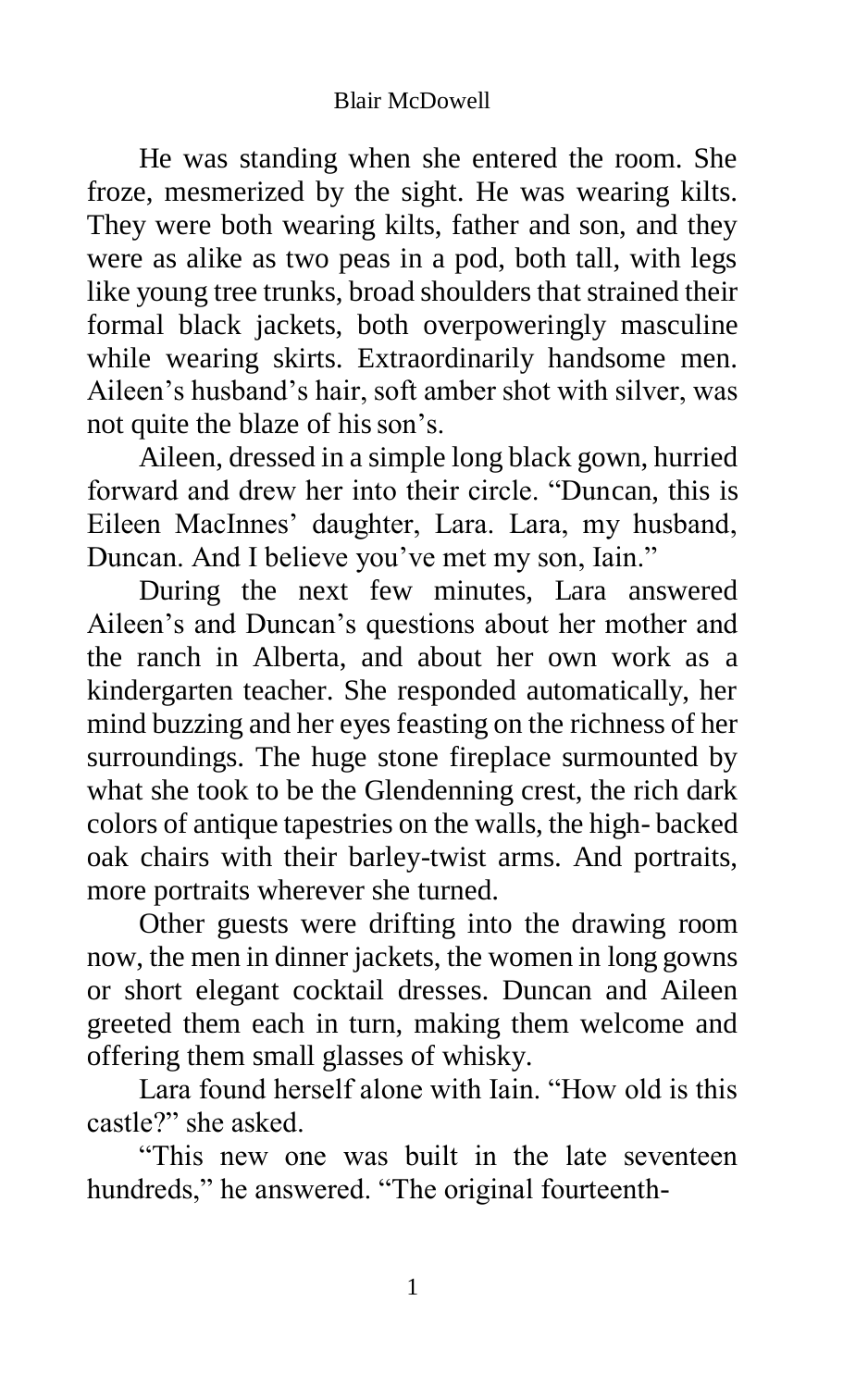century castle was sacked, and the land confiscated by the Crown in the aftermath of the Jacobite Rising in 1745. Our branch of the Clan Glendenning fought for King George. But marauding gangs of the king's soldiers had no way of knowing we were not Jacobites. We were Scots and that was enough." He spoke as if he had personally witnessed the events of some three hundred years ago. "The land was restored to my family in the late seventeen hundreds. They lived in a small stone tenant house on the property until they recouped their fortunes through trade toward the end of the century, and this new house was built."

Lara laughed. "You can't imagine how strange it is to me to hear a castle dating from the eighteenth century referred to as 'this new house'."

"By the time they were married, me mother and father that is, the castle was once again in a pretty bad state of repair. They started working on it a bit at a time, installing central heating and hot water, private bathrooms, all the things tourists expect. And finally, twelve years ago, they listed the property as a Castle-Hotel. The income from that has allowed us to complete the restoration, and to maintain it. Can you even imagine what it costs to heat a place like this?"

Lara regarded the blazing fireplace. "But you use fireplaces, don't you?"

"They're more for show than for warmth. Our guests come from everywhere, and they pay verra well for the privilege of stayin' in a Scottish castle. They expect fireplaces and plaids and bagpipes, but they also expect heat and hot water on demand." His voice held a slightly bitter edge.

"You don't like it, do you, having to share your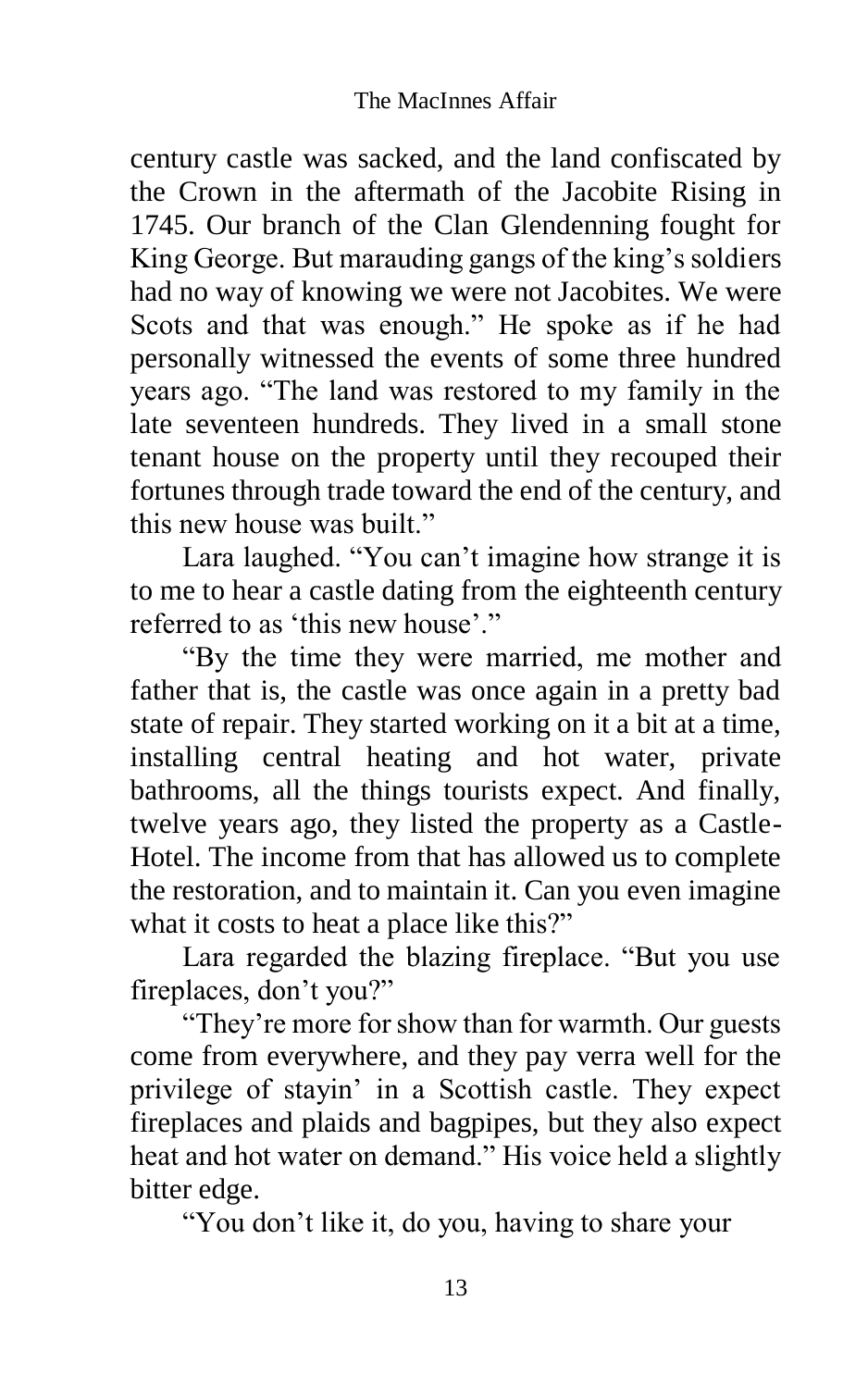home with strangers?"

"Can't say as I do. On one hand I hate puttin' on a show, but on t'other, it's only four months a year. And it helps majorly with the expenses of keeping this place together and with running the other parts of the operation."

"The other parts?"

"We have some seven hundred acres here and we run long-horned Scottish cattle. Ewan helps out, but I pretty much run that part. Then there are the stables. They're Ewan's and my responsibility with the help of some of the local lads. We have some of the finest horseflesh in Scotland."

Lara burst out laughing. "I grew up on a ranch in Alberta. Horses and cattle and cowboys. I can't believe I'm here on a ranch in Scotland, with horses and cattle and cowboys."

"Well, I canna' say I've ever heard Athdara Castle referred to as a ranch, and I've most certain never been called a cowboy." For the first time a grin lit his face.

There was a sudden din from the hallway. "That'll be our Ewan to pipe us in to dinner. Ye are with me."

The man Lara had last met in the stables, now dressed in kilts, entered the drawing room and stood for a moment, playing bagpipes, feet marching in place in time. He crossed the room as double doors to the dining room opened. Duncan Glendenning took his wife's arm and led her in, followed by Iain and Lara. The rest of the guests, some twenty in all, followed.

Later that night, Lara sank into the comfort of her bed, her head buzzing with the excitement of the evening, with all that had happened in the last six weeks. Had she done the right thing? Breaking her

1